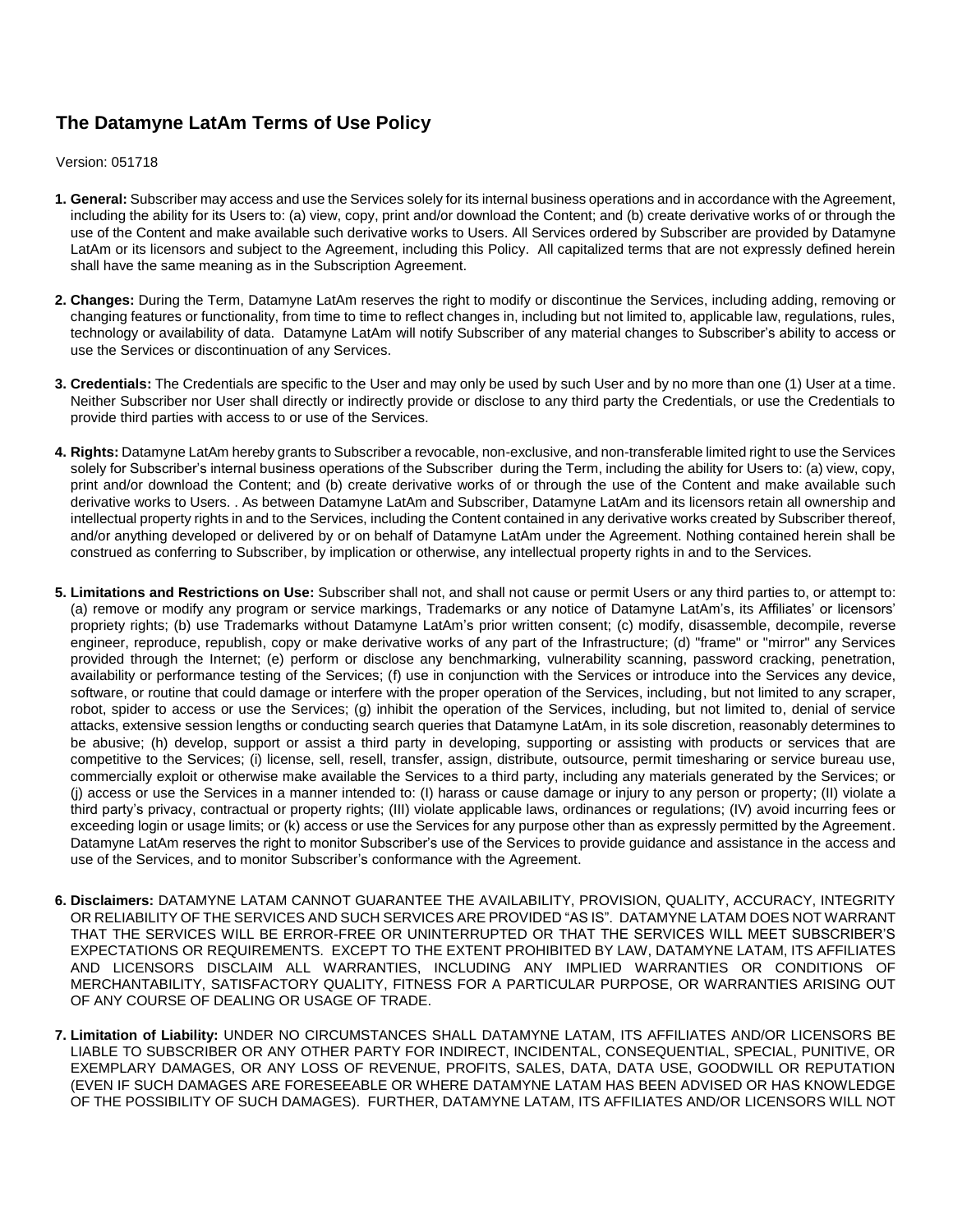BE RESPONSIBLE FOR ANY COMPENSATION, REIMBURSEMENT OR DAMAGES ARISING IN CONNECTION WITH: (A) SUBSCRIBER'S INABILITY TO USE OR ACCESS THE SERVICES AS A RESULT OF: (I) SUSPENSION OR TERMINATION OF THE AGREEMENT; (II) SUBSCRIBER'S DECISION NOT TO USE THE SERVICES; (III) DATAMYNE LATAM'S DISCONTINUATION OF ANY OR ALL OF THE SERVICES; OR (IV) A FORCE MAJEURE EVENT; (B) THE COST OF PROCUREMENT OF SUBSITUTE GOODS OR SERVICES; (C) ANY INVESTMENTS, EXPENDITURES OR COMMITMENTS BY SUBSCRIBER IN CONNECTION WITH THE AGREEMENT. UNDER NO CIRCUMSTANCES SHALL THE AGGREGATE LIABILITY OF DATAMYNE LATAM, ITS AFFILIATES AND/OR LICENSORS ARISING OUT OF OR IN RELATION TO THE AGREEMENT, WHETHER IN CONTRACT, TORT OR OTHERWISE, EXCEED THE TOTAL AMOUNTS ACTUALLY PAID BY SUBSCRIBER FOR THE SERVICES UNDER THE AGREEMENT GIVING RISE TO THE LIABILITY DURING THE TWELVE (12) MONTHS IMMEDIATELY PRECEDING THE EVENT GIVING RISE TO SUCH LIABILITY.

## **8. Indemnification:**

- 8.1 If a third party makes a claim against Subscriber claiming that any Materials furnished by Datamyne LatAm and used by Subscriber or any User infringes a third party's intellectual property rights, Datamyne LatAm, at Datamyne LatAm's sole cost and expense, will defend the Subscriber against the claim and indemnify the Subscriber and its employees, officers and directors from any damages, liabilities, costs and expenses (including any reasonable attorney's fees) awarded by a court to the third party claiming infringement or the settlement agreed to by Datamyne LatAm, provided that the Subscriber complies with the obligations in Section 8.4. Datamyne LatAm will not defend or indemnify the Subscriber to the extent a claim is based upon: (a) the combination of any Material with any products or services not provided by Datamyne LatAm; (b) the use of the Materials outside the scope of rights granted to Subscriber or otherwise in violation of the Agreement; (c) the alteration of Materials by Subscriber in a manner not authorized by Datamyne LatAm; (d) use of a version of the Materials which has been superseded and where such infringement claims could have been avoided by using an unaltered and current version of the Materials which was made available to Subscriber; (e) any infringement caused by the actions of the Subscriber or any User; or (f) Materials not provided by Datamyne LatAm, including such Materials a third party source that is accessible or made available to the Subscriber within or by the Services.
- 8.2 If Datamyne LatAm believes or has determined that any of the Materials furnished by Datamyne LatAm has or may have violated a third party's intellectual property rights, Datamyne LatAm may choose to: (a) modify the Materials to be non-infringing (but substantially preserving the Materials' utility or functionality); or (b) obtain the rights to allow for the continued use of the Materials by Subscriber. If options (a) and (b) are not commercially reasonable, then, in the sole discretion of the Datamyne LatAm, Datamyne LatAm may terminate the Services upon written notice to Subscriber. In addition, if the Materials are subject to a license from a third party and the terms of such license does not allow Datamyne LatAm to end the license for the Materials, then Datamyne LatAm may terminate the Services upon written notice to Subscriber.
- 8.3 If a third party makes a claim against Datamyne LatAm arising out of or in connection with: (a) any breach of the Agreement or violation of applicable law by Subscriber or any User; (b) any Materials furnished by Subscriber or any User, whether generally or in conjunction with the Services; or (c) any dispute between Subscriber or any User, Subscriber, at the Subscriber's sole cost and expense, will defend Datamyne LatAm against the claim and indemnify Datamyne LatAm and its employees, officers and directors for any damages, liabilities, costs and expenses (including any reasonable attorney's fees) awarded by a court to the third party claimant or settlement agreed to by Subscriber, provided that Datamyne LatAm complies with the obligations in Section 8.4.
- 8.4 If a party seeks indemnification (the "Indemnitee") from the other party (the "Indemnitor") pursuant to this Section 8, the Indemnitee must comply with the following obligations: (a) notify the Indemnitor promptly in writing, not later than thirty (30) days after the Indemnitee receives notice of the claim (or sooner if required by applicable law); (b) give the Indemnitor sole control of the defense and any settlement obligations; and (c) give the Indemnitor the information, authority and assistance the Indemnitor reasonably needs to defend against or settle the claim.
- 8.5 If the Indemnitor: (a) fails to assume the defense of claim against the Indemnitee within thirty (30) days of receiving the notice of claim; or (b) having assumed defense of the claim against the Indemnitee, unreasonably fails to defend such claim against the Indemnitee, then, upon fifteen (15) days written notice to the Indemnitor, the Indemnitee may assume the defense of the claim and the Indemnified Party shall be entitled to assume the costs of such defense as damages covered by the Indemnitor.
- 8.6 This Section 8 provides the parties exclusive remedy for any third party claims or damages.
- **9. Confidentiality:** In the performance of this Agreement, each party and/or its Representative may disclose (collectively, the "Discloser") Confidential Information to the other party and/or its Representative (collectively, the "Receiver"). Receiver acknowledges andagrees that the Confidential Information provided by Discloser shall remain the sole and exclusive property of Discloser. Receiver shall not disclose, reproduce, use, distribute, or transfer, directly or indirectly, in any form, by any means, or for any purpose, the Confidential Information provided by Discloser, except as expressly provided under the Agreement. The disclosure of such Confidential Information to Receiver does not confer upon Receiver any license, interest, or rights of any kind in or to the Confidential Information, except as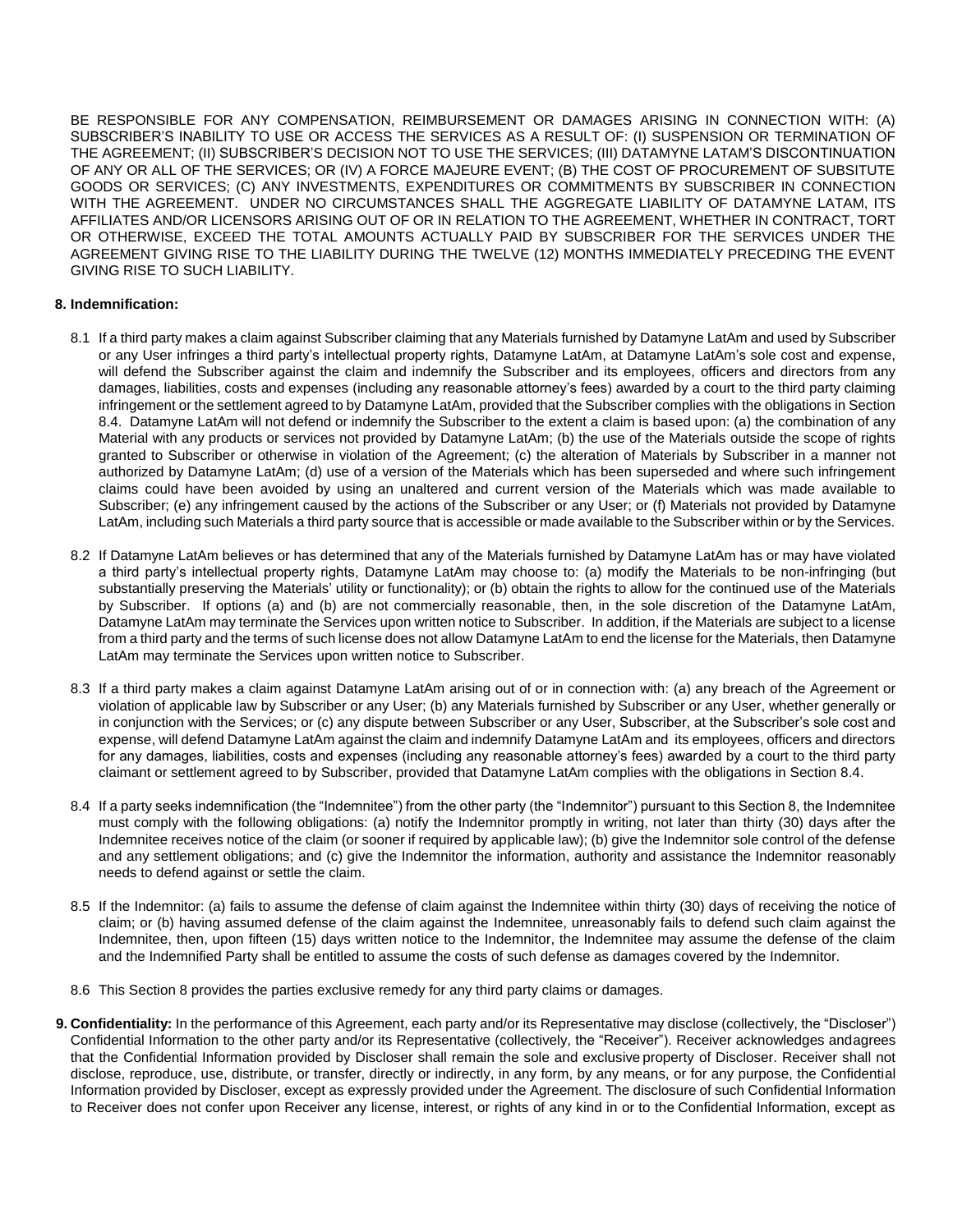expressly provided under the Agreement. Confidential Information shall not include information that: (a) is or becomes publicly available through no act or omission of the Receiver; (b) was in the Receiver's lawful possession prior to the disclosure and had not been obtained by the Receiver either directly or indirectly from the Discloser; (c) is lawfully disclosed to the Receiver by a third party without restriction on the disclosure; or (d) is independently developed by the Receiver without the use of the Discloser's Confidential Information. The Discloser shall disclose only such Confidential Information as is reasonably necessary to the facilitate the purpose of the Agreement. The Receiver acknowledges and agrees that: (i) it will use the Confidential Information solely in connection with the Agreement unless otherwise expressly authorized in writing by the Discloser; (ii) it will protect the Confidential Information using efforts no less protective than those it uses to protect its own proprietary information and in no event less protective than a reasonable standard; (iii) it will not alter, deface, copy, convert into human readable form, create derivative works, distribute, disassemble, decompile, reverse engineer, reproduce, translate or otherwise modify the Discloser's Confidential Information or any copy, adaptation, extract, transcription or merged portion thereof; and (iv) will only disclose to its Representatives with a "need to know" provided that the Receiver ensures that such Representatives will be bound by written non-disclosure agreements substantially similar to those set forth in the Agreement. Each party is responsible for a breach of this Agreement by its Representatives and the party agrees to take, at its sole expense, all reasonable measures (including, but not limited to, instituting court proceedings) to restrain its Representatives from prohibited or unauthorized disclosure or use of Discloser's Confidential Information. If the Receiver is required to disclose Confidential Information pursuant to a judicial order, subpoena, search warrant, regulatory requirement, statutory requirement or other operation of law, prior to disclosing Confidential Information, the Receiver, if permitted by law and if its reasonably practical in the circumstances, will provide reasonable written notice to the Discloser in order to allow the Discloser to take any available protective action prior to such disclosure.

- **10.Force Majeure:** Neither party shall be responsible for a failure or delay in performance if caused by conditions beyond its reasonable control such as, but not limited to, an act of war, fires, floods, acts of God, governmental or regulatory restrictions, power or telecommunication outages or failures, natural disasters, or acts of terrorism (each a "Force Majeure Event"). Each party will use reasonable efforts to cure the effect of a Force Majeure Event. If such Force Majeure Event continues for more than thirty (30) days, either party may cancel any unperformed Services, in whole or in part. This Section 10 does not excuse Subscriber's obligation to pay for the Services.
- **11.Dispute Resolution:** Except for the right of either party to apply to a court of competent jurisdiction for interim or interlocutory relief or other provisional remedy to prevent irreparable harm pending final determination or to pursue a claim for infringement of any intellectual property right, any dispute or controversy between the parties arising out of or relating to the Agreement (each, a "Dispute") shall be resolved by good faith negotiations between the parties which negotiations shall not terminate until the Dispute has been considered by a senior officer of each party.
- **12.Survival:** Notwithstanding the foregoing and any expiration or termination of the Agreement, in addition to any provisions in the Agreement which are expressly stated to survive termination, the following provisions of this Policy shall survive such expiration or termination: Sections 1, 3, 5, 6, 7, 8, 9, 11, 13, 14 and this Section 12.
- **13.Miscellaneous:** Subscriber may not assign the Agreement or give or transfer the Services, or any interest in the Services, to another individual or entity. The parties are independent contractors and each party agrees that no partnership, joint venture or agency relationship exists between the parties. Failure by either party to enforce any provision of the Agreement shall not be deemed a waiver of future enforcement of that or any other provision in the Agreement. Each party agrees to comply with all applicable laws, regulations, and ordinances relating to its performance under the Agreement. No third party beneficiary relationships are created by the Agreement. The Agreement constitutes the complete, final and exclusive statement of the governing provisions between the parties with respect to its subject matter and supersede any and all other agreements or understandings, written or oral, with respect thereto. Any terms and conditions in Subscriber's purchase order or similar document are void and have no legal effect notwithstanding Datamyne LatAm's acceptance or acknowledgement of such order or similar document. If any provision of the Agreement is held to be invalid or unenforceable, that provision will be struck and the remaining provisions shall be enforced. Notwithstanding any agreement with a third party or any provision of law, regulation or Agreement, if Subscriber is an agency of or a government organization, then Subscriber's rights in respect of the Services shall not exceed the rights provided under the Agreement. Unless expressly noted otherwise, the Agreement shall not be modified or amended or any term within the Agreement waived except as mutually agreed by Datamyne LatAm and Subscriber in writing.

## **14.Definitions:**

"**Affiliate**" means any corporation that: (a) is controlled, either directly or indirectly, by a party; (b) is under common voting control, either directly or indirectly, with the party; or (c) that controls the party; as the case may be, where "control" means the ability to vote greater than fifty percent (50%) of the outstanding voting securities in such corporation.

"**Confidential Information**" means information (including any copies, extracts, summaries or adaptations of such information), regardless of the form of its disclosure, that is either: (a) clearly marked as "Confidential" or "Proprietary" at the time of disclosure or